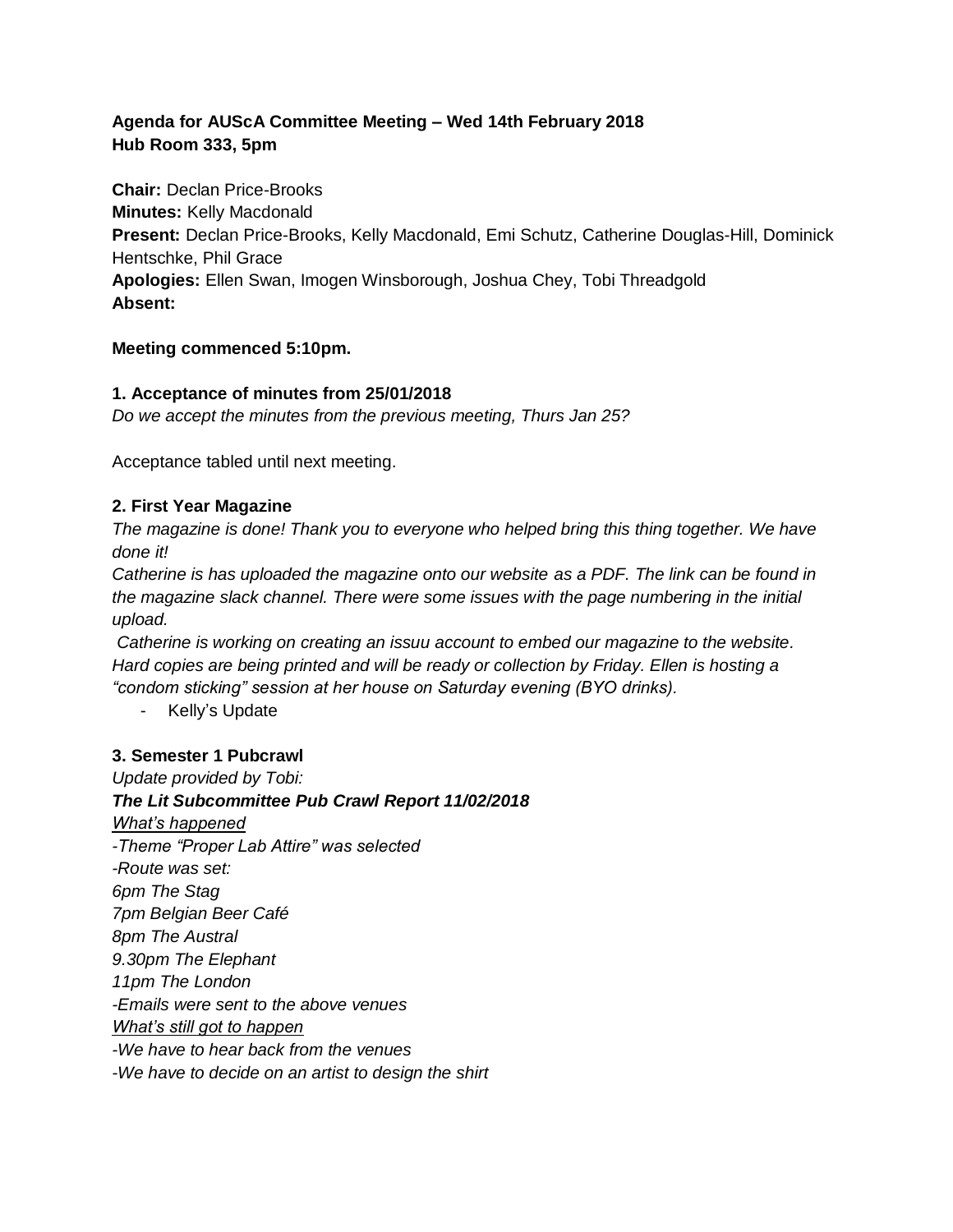*-We have to contact some food places (the more the better) – if someone who can visit some places in person wants to look into this that would be helpful otherwise Tobi will do it via phone/email* 

*-We have to find two responsible people (this doesn't have to happen for a while) -If possible, we should use funding set aside for purchasing a camera for science week to purchase our own camera for pub crawl photography.* 

*-Is there anything else? Post in the pub crawl Slack channel if you have any ideas.* 

*-Tobi needs to do a risk assessment and contact the police once our route is set in stone* 

*-Create a Facebook event – Tobi will do this once this report is accepted* 

*-Decide when to start selling shirts – how do we feel about starting in O Week?* 

Further update from Declan: Belgian Beer has already said yes to hosting us. We're still waiting to hear from the other venues.

Declan moved that we use Emi's design for the shirt. Dominick seconded this. Vote was unanimous. Red was suggested as the base colour for the shirts.

Declan stressed that this year we need to remember to advertise the food venues. It was suggested that the "safety volunteers" be selected by the next committee.

There was discussion on the purchase of a camera for use at events such as this one. This information is provided after questions without notice.

Declan moved that the report be accepted. Emi seconded this. Vote was unanimous. Thus, the Facebook event may now be released, and we may begin selling shirts.

## **4. SciBall**

Copied from slack update: *Here's some feedback from our visit to The Hotel Grand Chancellor: The interior is lovely. We'll get access to basically all of the mezzanine, separate from other hotel guests. The area is accessible via stairs or a lift. There is a smaller area just outside the*  function room which we can use as a meeting/predrink space. The toilets are along one of the *walls of this space. Included in the cost, Leanne will organise to have a stage and dance floor set up and we can choose the table decor - table cloths/napkin colour, centrepieces (also at no extra cost). \*We would bring our banners and can set up one at the base of the stairs and one in the function room\*. They are happy to work around any dietry requirements - we would prewarn them, then on the night they would ask each table to identify which guests have which requirements (they already have a system in place for this). The lighting can be tailored for us and adjusted during the night. They will set up a small bar at the back of the room for us where guests can purchase their own drinks (we get to choose what is available at the bar). Kelly*

Declan moved that we host SciBall at the Hotel Grand Chancellor. Emi seconded this. Vote was unanimous.

Kelly is to email Leanne to discuss any further information required/deposit. It is expected that Imogen take over the contact between the Hotel Grand Chancellor and AUScA when she get back from her holiday. Assuming Imogen is a 2018 committee member, she would continue this role until the event is over.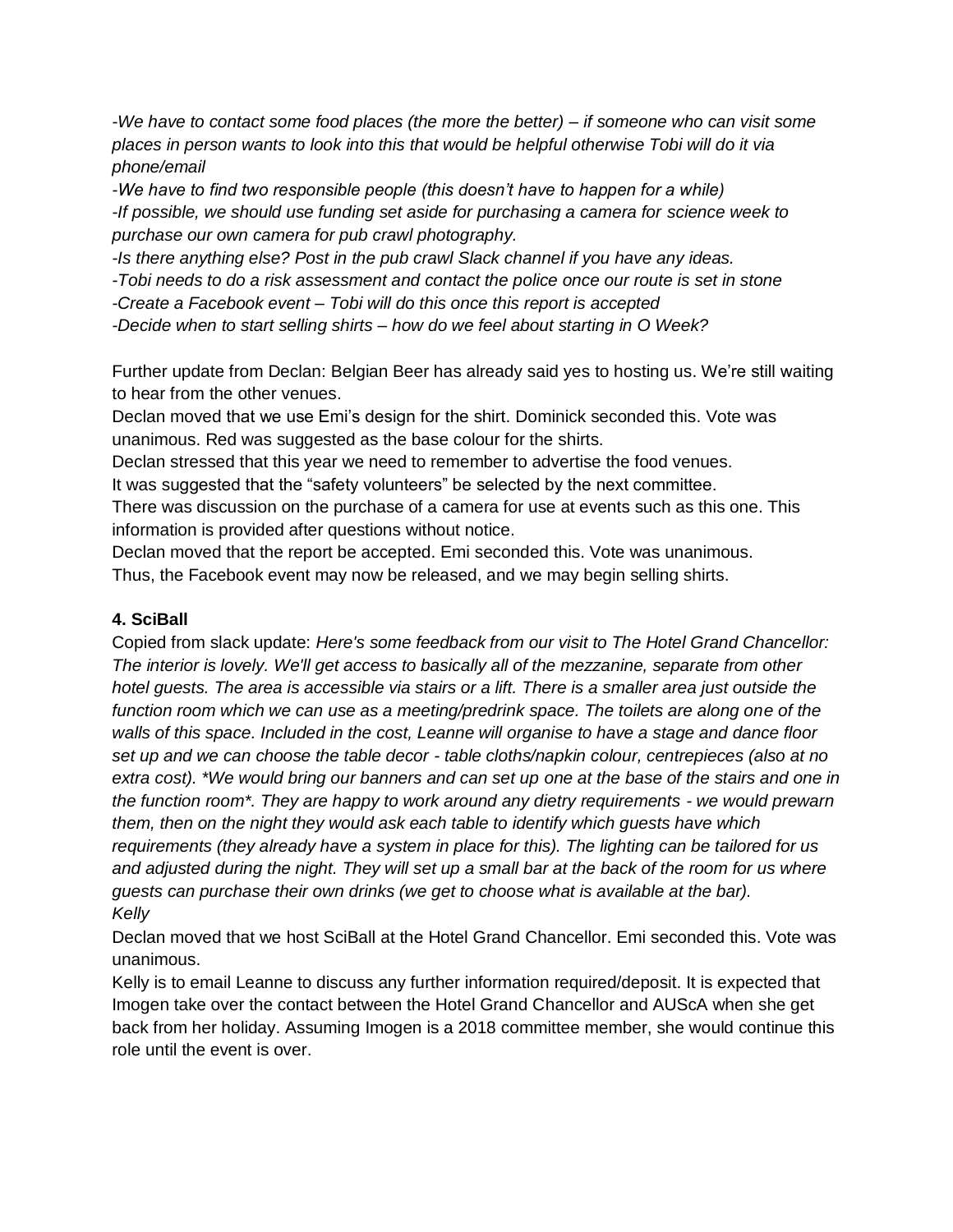### **5. O'Week**

*We need to finalise some plans for O'Week, which commences next week. Ellen has released a Doodle poll for stall availability (Mon-Wed), and would greatly appreciate it if people could fill this out, if they haven't already.*

Declan stressed that everyone fills out the doodle poll for O'Week stall availability.

The stall must be set up by 9:45am. Declan suggested arriving as early as possible to help set up.

Alyssa (running Clubsland) informed stall holders that there would be a limit on the amount of giveaways each stall may offer this year. If asked while working at the stall, we have been exempted from this by Alyssa.

Phil is to set up and post the instructions for our new credit card payment device.

Kelly and Declan are to sort out "fancy water vessels".

Declan moved that the payment of cups, mints and ice be authorised. Emi seconded this. Vote was unanimous.

It was asked that anyone working on the stall should bring any cool sciency displays that they own.

Phil allowed the use of his office for overnight storage.

Kelly is to fiddle with scavenger hunt design under the suggestions made.

Declan moved the allocation of 3 pubcrawl shirts for Kelly to distribute as prizes for the scavenger hunt. Emi seconded this. Vote was unanimous.

### **6. Week 1 Events**

*Similarly to O'Week, we will need to organise events during week 1 (e.g. Meet and Greet). We need to have the when, where, and how decided.*

Declan suggested running the meet and greet similar to how we have done it in the past since it worked well. It was decided that Wednesday of week 1 would be the . Catherine make flyers for this. Have at 6 (have meeting beforehand). Expenditure approved. Johnny's popcorn. Declan moved whole event. Seconded by Catherine. Unanimous vote.

# **7. Faculty Board Representative Nominations**

*Nominations for faculty board representative is open. Normally this representative is from AUScA (often unopposed). This has been an important source of information and anchor for faculty relations. We have the option of putting up a candidate again this year. It is a low commitment position, only meeting once a quarter. If anyone is interested let us know, particularly those who will be involved next year. Kelly has already expressed interest via Slack.*

Catherine suggested the AUScA person run as themselves as a general science student. Kelly will decide whether to run as herself or as AUScA representative.

# **8. BBQ**

*Traditionally we hold one BBQ a semester, whilst this will likely occur during the next committee's term, we need to do much of the preparation, Including selecting a date, arranging for BBQs. It is also an important handover event and norlly people from the previous committee help out in order to pass on knowledge etc.*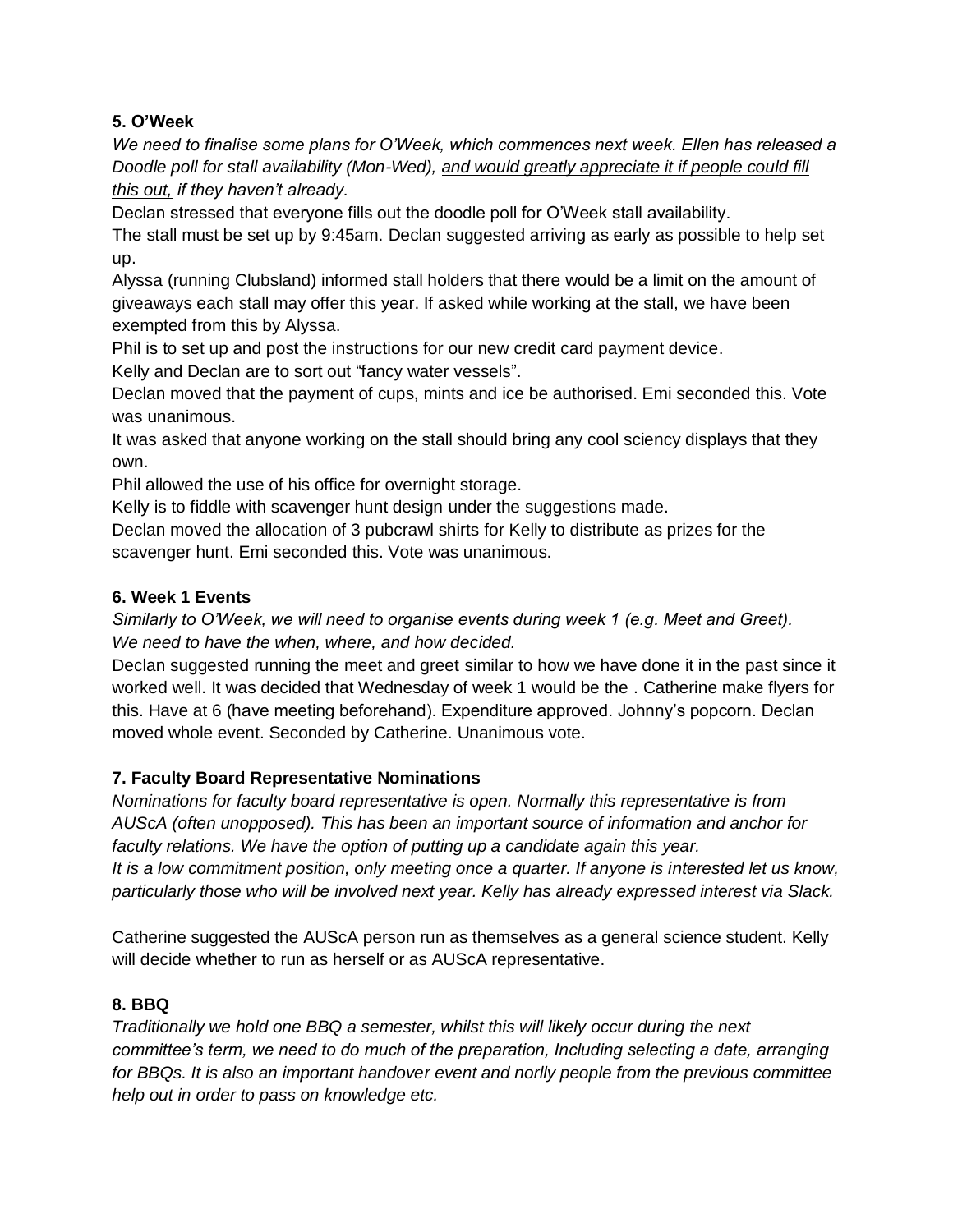It was decided that Thursday week 5 would be suitable for the BBQ. Declan encourages the current committee to help out at BBQ for handover reasons.

### **9. Production of events calendar for the Semester**.

*Both for display at O'week and for administrative purposes converting all of these dates and decisions into an events calendar would be highly beneficial.*

Declan suggested putting AUScA committee meetings on the calendar – this would mean that we would have to assume biweekly meetings on Wednesdays. Emi suggested writing "meeting week" on the week rather than on the specific day.

Games night will be held in week 8.

### **8. AGM**

*The AGM is fast approaching. Again, a reminder to write reports in preparation (incl. Audit report).*

We will allow members only at the AGM. This ensures only members are voting. We will have a person at the door checking membership either on ID or online and giving out stickers. Suggested food was Johnny's popcorn and Woolworths biscuits.

Declan and Ellen will put together an agenda for the AGM for approval at the next committee meeting. Committee role reports must be submitted to Ellen before or on the day of the next committee meeting.

Catherine will draft up the 2018 committee nominations page.

### **9. Questions Without Notice**

A. *(Please note, due to time constraints we will be discussing constitutional amendments at the next meeting).*

To outline, Declan listed the following brief descriptions of the amendments:

- Add networking officer (additional committee member 13 total)
- President must have sat on committee in previous year
- Rule to prevent/discourage absence of committee members at meetings
- B. Declan stressed that all committee members like AUScA Facebook posts as soon as possible to 'drive the algorithm' (increase number/spread of views).
- C. Phil noted that he had chased up the \$70 owed to AUScA.
- D. The sign up process and mailing list need to simplified/unified:
	- The current system involves two separate processes for these actions which creates unnecessary work.

Weebly looks like our best option but is still not ideal. Phil, Declan and Catherine to discuss in detail how to simplify the process.